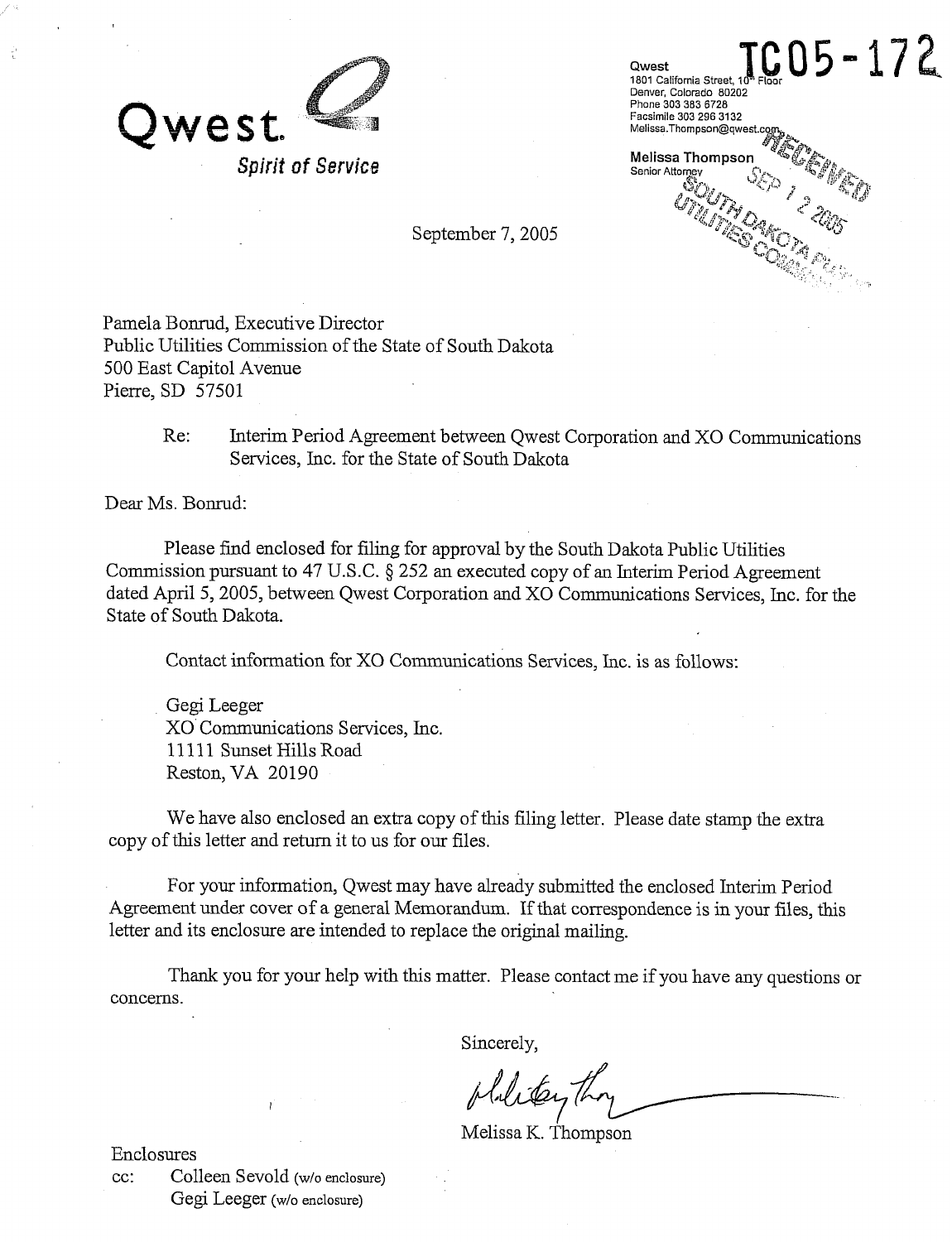

April 5, 2005

. KO Communications Services, Inc. 1 1 1 11 Sunset Hills Road Reston, VA 20190

#### Re: CLEC Consolidation - Interim Period Agreement

#### Dear: Gegi Leeger

As you know, Qwest and XO Communications Services, Inc. ("Surviving Entity") and the former XO and Allegiance companies identified on Attachment A ("Merging Entities") (Surviving Entity and Merging Entities are referred collectively hereafter as "CLEC") have been working together to address certain contract, code and systems issues raised by CLEC's reorganization and/or consolidation activities. Since all system and ordering issues have yet to be resolved, Qwest and CLEC agree the following interim process and procedures to ensure minimal disruption in operations, including existing contracting, ordering, provisioning and billing operations, until such time as a fial resolution can be reached ("Interim Period").

1. Within fifteen (15) days after the date of this letter, CLEC will provide a matrix listing each legal entity involved in its **reorganization/consolidation** project and the following information: (1) the date when each Merging Entity will be, or has been, merged or consolidated with the Surviving Entity, (2) documentation from the Secretary of State and/or State public service commission (PUC) office for each state in which it is doing business showing merger or consolidation notice and/or approval, **(5)** the date the Merging Entity will be, or has been, legally dissolved and/or withdrawn it's CLEC certification, (4) documentation from the Secretary of State and/or PUC office showing Merging Entity dissolution and/or CLEC withdrawal, (5) documentation from the Secretary of State and/or PUC office showing any legal entity name changes, (6) a list of the each of each Merging Entity and Surviving Entity and the historic codes respectively applicable to the same, and (7) documentation fiom Telcordia or other applicable entity showing official assignment of codes from each Merging Entity to the Surviving Entity. Qwest acknowledges that as of the date of this letter, CLEC has provided documentation sufficient to satisfy the requirements set forth in this paragraph 1.

2. CLEC agrees that one interconnection agreement per state as identified on Exhibit B as Surviving lnterconection Agreements will apply to the Surviving Entity and all Merging Entities as of the date of this Agreement. CLEC also agrees that it will work cooperatively with Qwest to terminate all other interconnection agreements previously. used by the Merging and/or Surviving Entities as identified on Exhibit B as Terminated Interconnection Agreements.

3. CLEC and Qwest agree that any required. amendments shall be made to the single interconnection agreement per state referenced in paragraph 2 above and shall be effective and applicable to the Surviving Entity and all Merging Entities upon execution by Qwest and surviving entity.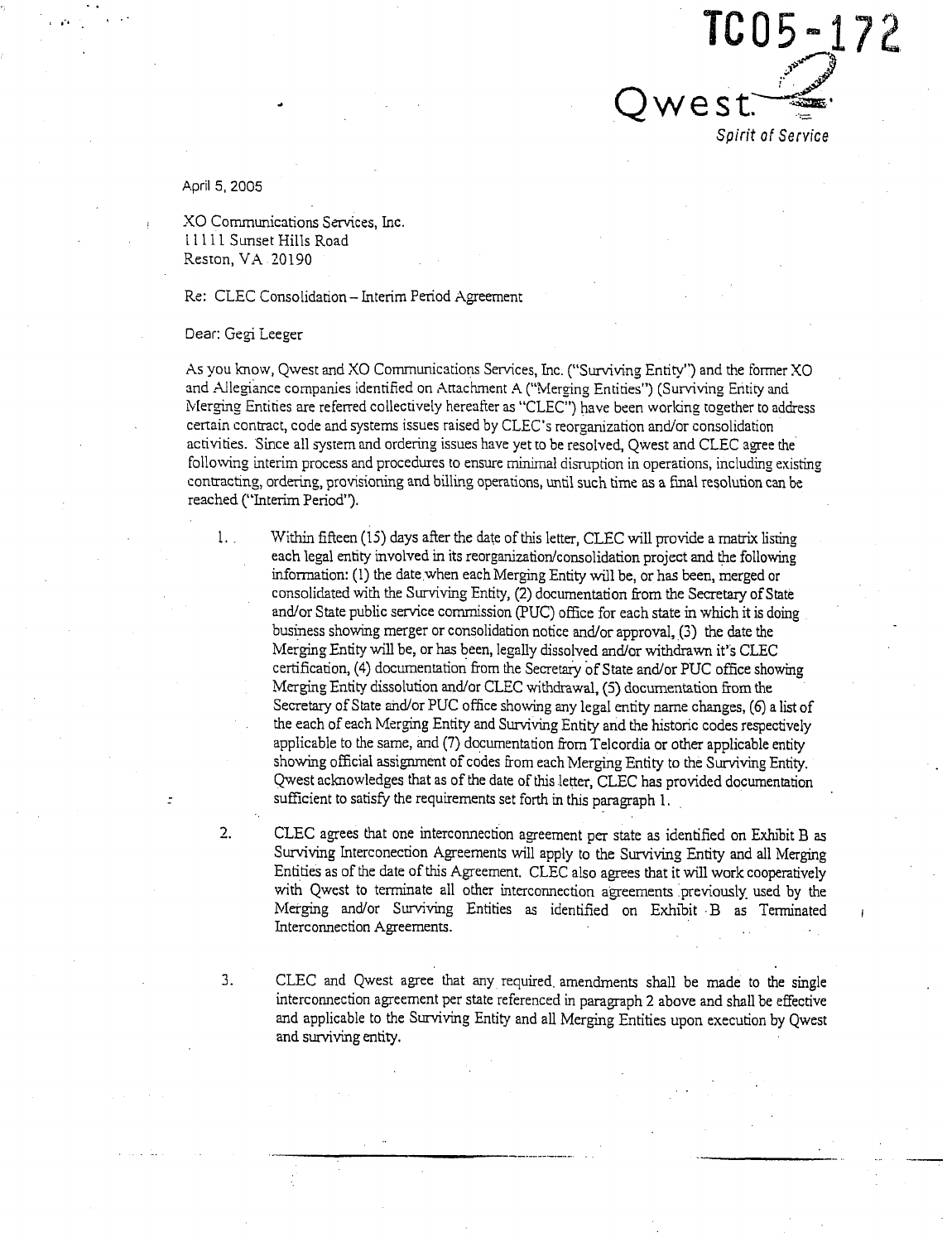$4.$ 

 $5.$ 

6.

:.

Notwithstanding 2 and 3 above, based on existing processes and system designs, Qwest and CLEC agree to process and bill CLEC's orders in the following manner during the Interim Period.

A. Except for a name change, CLEC shall continue to separately place all orders for assets formerly owned by each Merging Entity in the same manner as prior to CLEC's consolidation or reorganization. For example, Surviving Entity shall place orders relating to assets (e.g. circuits wd collocsrions) formerly owned by XO Arizona, Inc. under the name XO Communications Services, Inc. f/k/a XO Arizona, Inc. but shall utilize the codes formerly assigned to XO Arizona, Inc. CLEC agrees that all orders related to former XO entity assets shall continue to utilize the TQW ACNA and all orders related to former Allegiance entity assets shall utilize the AFY ACNA. CLEC further agrees that it shall be solely responsible to ensure that the correct codes as stated above are utilized when placing orders for assets formerly owned by the Merging Entities and for any delays or \ errors caused by CLEC's failure to comply with this process

B. Owest shall continue processing CLEC's orders using the separate Merging Entiry codes as described in A above and continue to issue separate bills to each Merging Entity address in the same manner as prior to CLEC's consolidxion or reorganization. CLEC agrees that the Surviving Entity is the only legal entity for purposes of contractual, billing and all other matters in connection with the services being ordered, provided and billed, regardless of the Merging Entity codes being utilized.

C The procedures set forth in A and B above are applicable to orders relating to.existing assets only. CLEC agrees that for new orders, 1.e. orders not related to assets formerly owned by Merging Entity assets, CLEC shall use the ACNAs AFY or TQW and related BANS, representing the location and equipment where the service is being provisioned. When placing orders to establish a new collocation site, CLEC shall use one of the above ACNAs for that site and for all subsequent service and circuit orders related to such site.

D. To the extent that CLEC requires a billing address change, CLEC shall submit an updated questionnaire consistent with Qwest's existing policies and procedures.

For purposes of any performance measures, reporting or penalties, including but not limited to PID/PAP, Qwest and CLEC agree that Qwest may, at its option, treat all entities that CLEC identifies in 1 above as a single company during the Interim Period. . .

This Interim Agreement shall become effective upon execution by both parties and remain in effect until terminated by either party upon 30 day's prior written notice or until such time as a regulatory or other authoritative body with competent jurisdiction orders otherwise.

- $7<sub>1</sub>$ This Interim Agreement is intended to operate in place of any existing provisions of CLEC's interconnection agreement with Qwest only to the extent necessary to facilitate utilization of codes formerly assigned to the Merging Entities during the Interim Period. All other terms of the interconnection agreement shall remain in full force and effect during and after the term of this Interim Agreement.
- 8. This Interim Ageement may be subject to approval by the applicable state public service commissions ("Commission"), and either party or both parties may submit this Interim Agreement to the applicable Commission for approval. Notwithstanding, the Parties shall operate under this Interim Agreement immediately upon execution, without waiting for Commission approval.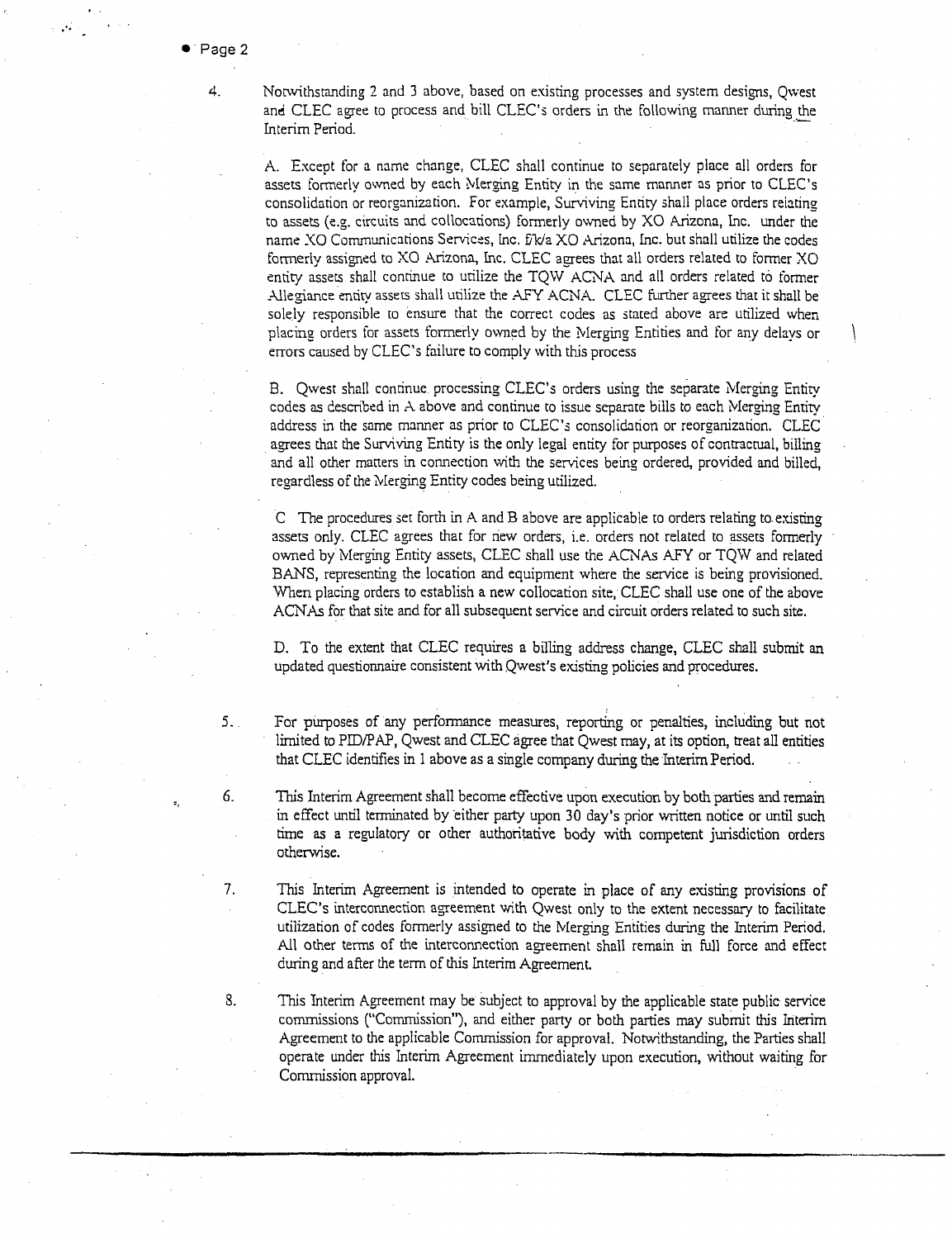. . . ..

CLEC and Qwest shall continue to work cooperatively in good faith to reach expeditious resolution on the pending CLEC consolidation request to the extent consistent with applica61e laws, rules, regulations, contractual obligations and industry guidelines and practices. Either party may petition the appropriate Commission or any other authoritative body with competent jurisdiction to resolve the request and each party is free to advocate any network, systems, financial or other argument to support its position, but neither parry shall use the contents of this Interim Agreement as evidence to determine the appropriate final arrangements between the parties. By entering into this Interim Agreement. Qwest does not waive and specifically reserves its rights to require CLEC to undergo a Transfer of Rcsponsibilicy process and seek appropriate compensation therefore to the extent CLEC requests n consolidation of all of its assets under a single code.

The parties intending to be legally bound have executed this Interim Agreement as of the dates set forth below, in multiple counterparts, each of which is deemed an original, bur all of which shall constitute one and the same instrument.

I South below, in multiple counterparts, each of which is deemed an original, but all of which shall<br>constitute one and the same instrument.<br>Discussion Review Review Review By: All China By: All China By: All China By: All C

Qwest Corpqration XO Communications Services, Inc.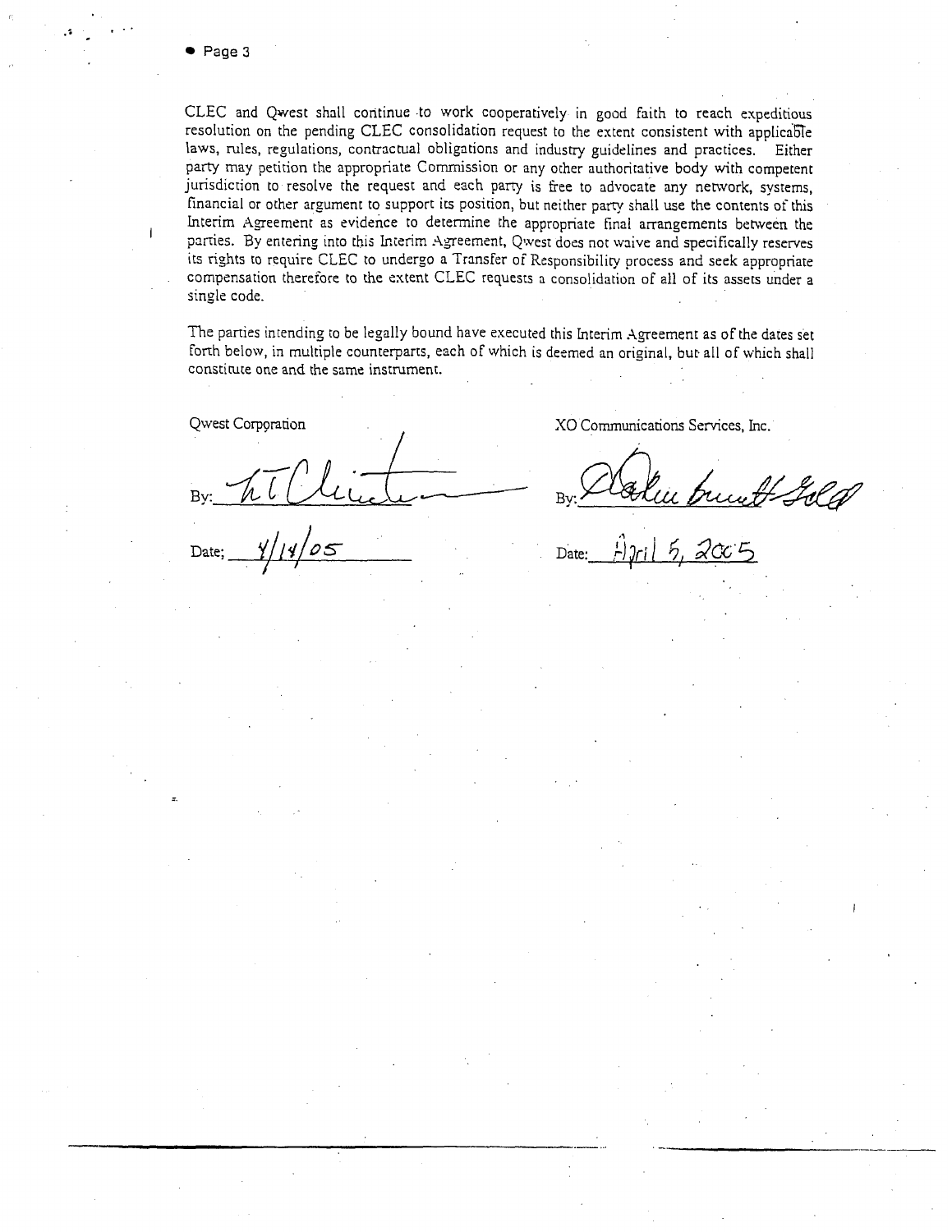

April 5, 2005

# Exhibit **A**

Merging Entities (former XO Communications and Allegiance Telecom Entities)

XO Arizona, lnc.

XO Idaho, Inc.

XO Network Services, Inc (Iowa)

XO Minnesota **LLC** 

XO Network Services, Inc (Montana)

XO Network Services, Inc (Nebraska)

XO New Mexico, Inc.

XO Network Services, Inc (North Dakota)

XO Oregon, Inc.

XO Network Services, Inc (South Dakota)

XO Utah, Inc. .

XO Washington, inc.

XO Network Services, Inc (Wyoming)

Allegiance Telecom of Arizona, Inc. Allegiance Telecom of Minnesota, Inc. Allegiance Telecom of Oregon, Inc. Allegiance Telecom of Washington, Inc.

#### Survivinq Entity

--,

XO.Comrnunications Services, Inc.

<sup>1</sup> The parties agree to file an amendment changing the name to XO Communications Services, Inc.